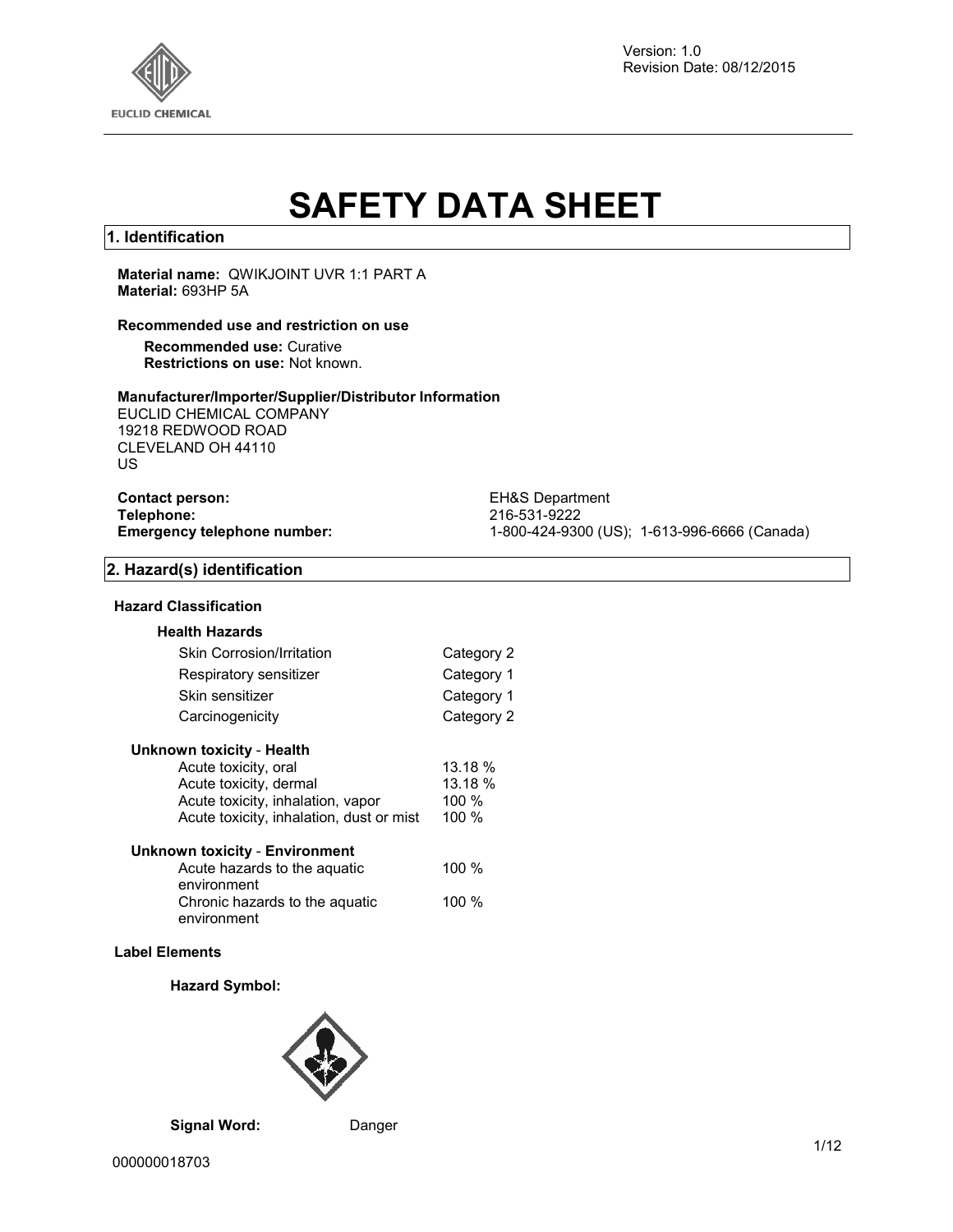

| <b>Hazard Statement:</b>                                    | Causes skin irritation.<br>May cause allergy or asthma symptoms or breathing difficulties if inhaled.<br>May cause an allergic skin reaction.<br>Suspected of causing cancer.                                                                                                                                                                                                                                                                                                        |  |
|-------------------------------------------------------------|--------------------------------------------------------------------------------------------------------------------------------------------------------------------------------------------------------------------------------------------------------------------------------------------------------------------------------------------------------------------------------------------------------------------------------------------------------------------------------------|--|
| Precautionary<br>Statement:                                 |                                                                                                                                                                                                                                                                                                                                                                                                                                                                                      |  |
| <b>Prevention:</b>                                          | Wash thoroughly after handling. Wear protective gloves/protective<br>clothing/eye protection/face protection. Avoid breathing<br>dust/fume/gas/mist/vapors/spray. [In case of inadequate ventilation] wear<br>respiratory protection. Contaminated work clothing must not be allowed out<br>of the workplace. Obtain special instructions before use. Do not handle until<br>all safety precautions have been read and understood. Use personal<br>protective equipment as required. |  |
| <b>Response:</b>                                            | If inhaled: If breathing is difficult, remove person to fresh air and keep<br>comfortable for breathing. If experiencing respiratory symptoms: Call a<br>POISON CENTER/doctor. IF ON SKIN: Wash with plenty of water. If skin<br>irritation or rash occurs: Get medical advice/attention. If exposed or<br>concerned: Get medical advice/attention. Specific treatment (see this label).<br>Wash contaminated clothing before reuse.                                                 |  |
| Storage:                                                    | Store locked up.                                                                                                                                                                                                                                                                                                                                                                                                                                                                     |  |
| Disposal:                                                   | Dispose of contents/container to an appropriate treatment and disposal<br>facility in accordance with applicable laws and regulations, and product<br>characteristics at time of disposal.                                                                                                                                                                                                                                                                                           |  |
| Other hazards which do not<br>result in GHS classification: | None.                                                                                                                                                                                                                                                                                                                                                                                                                                                                                |  |

# **3. Composition/information on ingredients**

## **Mixtures**

| <b>Chemical Identity</b>                                                                                            | <b>CAS number</b> | Content in percent (%)* |  |
|---------------------------------------------------------------------------------------------------------------------|-------------------|-------------------------|--|
| 4.4'-Methylene<br>bis(phenylisocyanate)                                                                             | 101-68-8          | 15 - 40%                |  |
| Diphenylmethane diisocyanate                                                                                        | 26447-40-5        | $10 - 30%$              |  |
| * All concentrations are percent by weight unless ingredient is a gas. Gas concentrations are in percent by volume. |                   |                         |  |

## **4. First-aid measures**

| Ingestion:           | Call a POISON CENTER/doctor//if you feel unwell. Rinse mouth.                                                                                                                                                                                                    |
|----------------------|------------------------------------------------------------------------------------------------------------------------------------------------------------------------------------------------------------------------------------------------------------------|
| Inhalation:          | Call a physician or poison control center immediately. If breathing stops,<br>provide artificial respiration. Move to fresh air. If breathing is difficult, give<br>oxygen.                                                                                      |
| <b>Skin Contact:</b> | Get medical attention. Destroy or thoroughly clean contaminated shoes.<br>Immediately remove contaminated clothing and shoes and wash skin with<br>soap and plenty of water. If skin irritation or an allergic skin reaction<br>develops, get medical attention. |
|                      | 0110                                                                                                                                                                                                                                                             |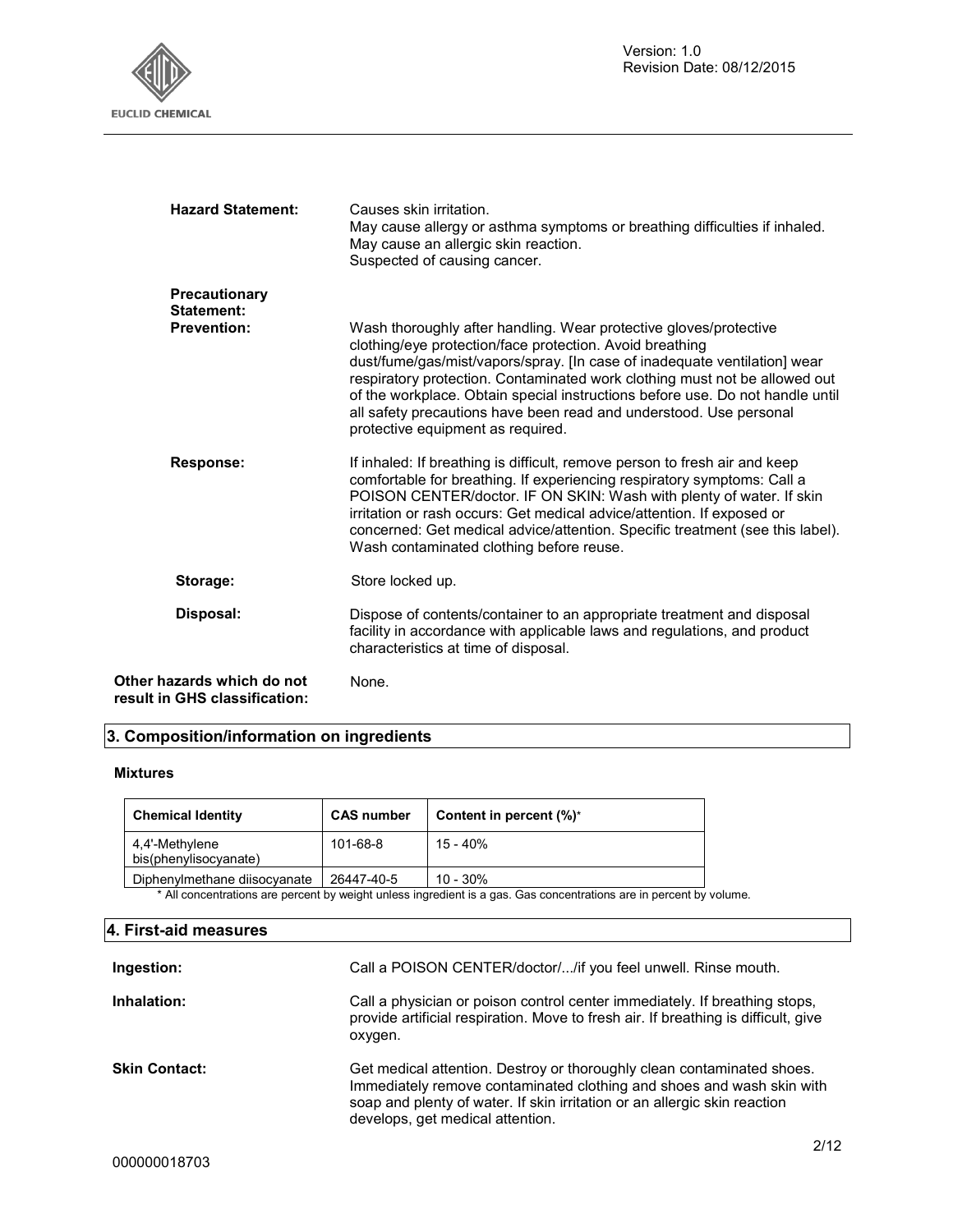

| Eye contact:                                                               | Immediately flush with plenty of water for at least 15 minutes. If easy to do,<br>remove contact lenses. Get medical attention.                                                                                                                                                      |  |  |  |  |
|----------------------------------------------------------------------------|--------------------------------------------------------------------------------------------------------------------------------------------------------------------------------------------------------------------------------------------------------------------------------------|--|--|--|--|
| Most important symptoms/effects, acute and delayed                         |                                                                                                                                                                                                                                                                                      |  |  |  |  |
| <b>Symptoms:</b>                                                           | Prolonged or repeated contact with skin may cause redness, itching,<br>irritation and eczema/chapping.                                                                                                                                                                               |  |  |  |  |
|                                                                            | Indication of immediate medical attention and special treatment needed                                                                                                                                                                                                               |  |  |  |  |
| Treatment:                                                                 | Symptoms may be delayed.                                                                                                                                                                                                                                                             |  |  |  |  |
| 5. Fire-fighting measures                                                  |                                                                                                                                                                                                                                                                                      |  |  |  |  |
| <b>General Fire Hazards:</b>                                               | No unusual fire or explosion hazards noted.                                                                                                                                                                                                                                          |  |  |  |  |
| Suitable (and unsuitable) extinguishing media                              |                                                                                                                                                                                                                                                                                      |  |  |  |  |
| Suitable extinguishing<br>media:                                           | Use fire-extinguishing media appropriate for surrounding materials.                                                                                                                                                                                                                  |  |  |  |  |
| Unsuitable extinguishing<br>media:                                         | Do not use water jet as an extinguisher, as this will spread the fire.                                                                                                                                                                                                               |  |  |  |  |
| Specific hazards arising from<br>the chemical:                             | During fire, gases hazardous to health may be formed.                                                                                                                                                                                                                                |  |  |  |  |
| Special protective equipment and precautions for firefighters              |                                                                                                                                                                                                                                                                                      |  |  |  |  |
| <b>Special fire fighting</b><br>procedures:                                | No data available.                                                                                                                                                                                                                                                                   |  |  |  |  |
| Special protective equipment<br>for fire-fighters:                         | Self-contained breathing apparatus and full protective clothing must be<br>worn in case of fire.                                                                                                                                                                                     |  |  |  |  |
| 6. Accidental release measures                                             |                                                                                                                                                                                                                                                                                      |  |  |  |  |
| Personal precautions,<br>protective equipment and<br>emergency procedures: | Ventilate closed spaces before entering them. Evacuate area. See Section<br>8 of the SDS for Personal Protective Equipment. Keep upwind. Keep<br>unauthorized personnel away. Do not touch damaged containers or spilled<br>material unless wearing appropriate protective clothing. |  |  |  |  |
| <b>Methods and material for</b><br>containment and cleaning<br>up:         | Dam and absorb spillages with sand, earth or other non-combustible<br>material. Collect spillage in containers, seal securely and deliver for<br>disposal according to local regulations.                                                                                            |  |  |  |  |
| <b>Notification Procedures:</b>                                            | In the event of a spill or accidental release, notify relevant authorities in<br>accordance with all applicable regulations.                                                                                                                                                         |  |  |  |  |
| <b>Environmental Precautions:</b>                                          | Do not contaminate water sources or sewer. Prevent further leakage or<br>spillage if safe to do so.                                                                                                                                                                                  |  |  |  |  |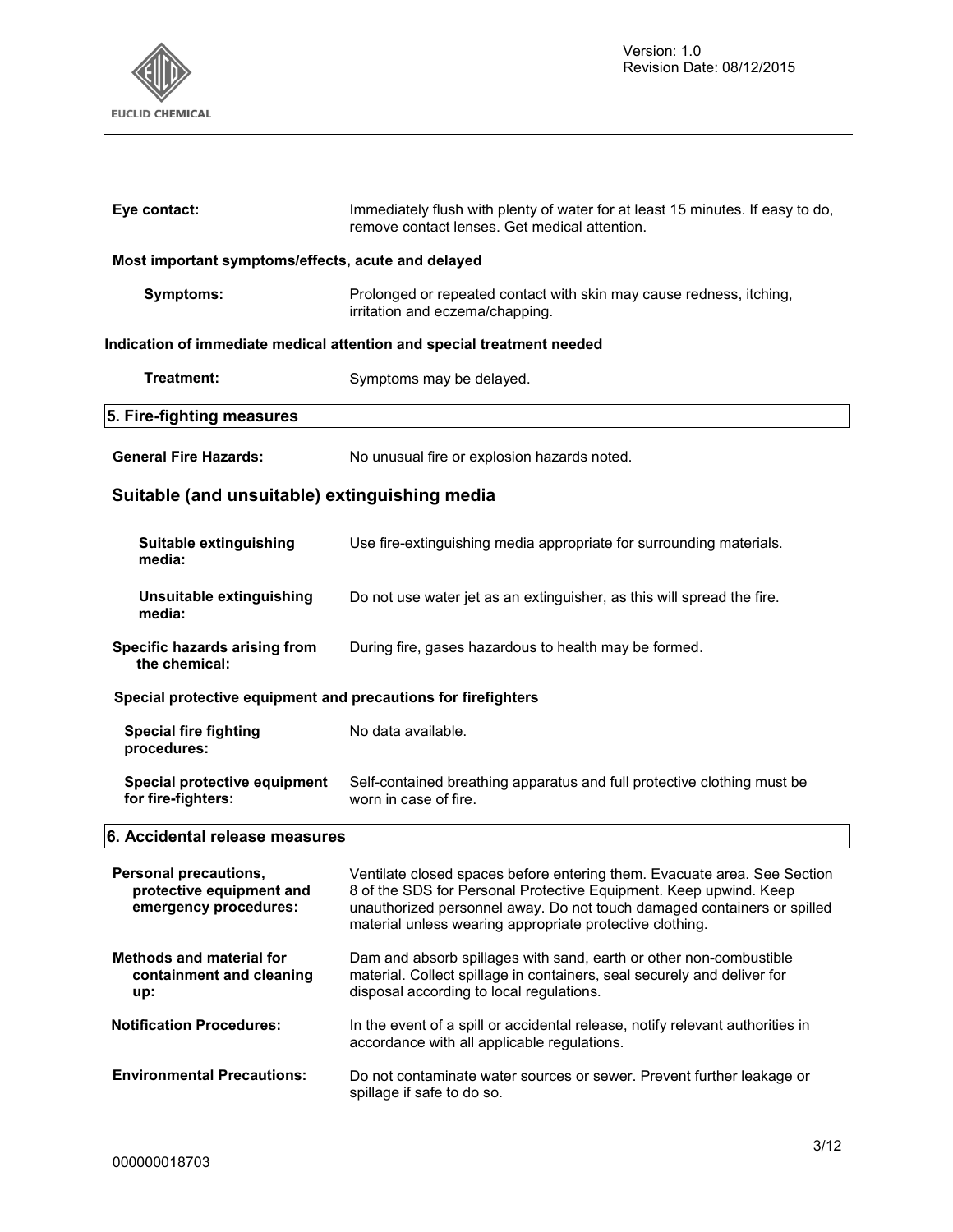

# **7. Handling and storage**

| Precautions for safe handling:                                      | Do not handle until all safety precautions have been read and understood.<br>Obtain special instructions before use. Use personal protective equipment<br>as required. Do not breathe dust/fume/gas/mist/vapors/spray. Avoid contact<br>with skin. Wash hands thoroughly after handling. Avoid contact with eyes,<br>skin, and clothing. Provide adequate ventilation. Wear appropriate personal<br>protective equipment. Observe good industrial hygiene practices. |
|---------------------------------------------------------------------|----------------------------------------------------------------------------------------------------------------------------------------------------------------------------------------------------------------------------------------------------------------------------------------------------------------------------------------------------------------------------------------------------------------------------------------------------------------------|
| Conditions for safe storage,<br>including any<br>incompatibilities: | Store locked up.                                                                                                                                                                                                                                                                                                                                                                                                                                                     |

# **8. Exposure controls/personal protection**

## **Control Parameters**

## **Occupational Exposure Limits**

| <b>Chemical Identity</b>                | type    | <b>Exposure Limit Values</b> | <b>Source</b>                                                                     |
|-----------------------------------------|---------|------------------------------|-----------------------------------------------------------------------------------|
| 4,4'-Methylene<br>bis(phenylisocyanate) | TWA     | $0.005$ ppm                  | US. ACGIH Threshold Limit Values<br>(2011)                                        |
|                                         | Ceiling | $0.02$ ppm $0.2$ mg/m3       | US. OSHA Table Z-1 Limits for Air<br>Contaminants (29 CFR 1910.1000)<br>(02 2006) |

| <b>Chemical name</b>                    | type           | <b>Exposure Limit Values</b> |                | <b>Source</b>                                                                                                                                                             |
|-----------------------------------------|----------------|------------------------------|----------------|---------------------------------------------------------------------------------------------------------------------------------------------------------------------------|
| 4,4'-Methylene<br>bis(phenylisocyanate) | <b>CEILING</b> | $0.01$ ppm                   |                | Canada. British Columbia OELs.<br>(Occupational Exposure Limits for<br>Chemical Substances, Occupational<br>Health and Safety Regulation 296/97,<br>as amended) (07 2007) |
|                                         | <b>TWA</b>     | 0.005 ppm                    |                | Canada. British Columbia OELs.<br>(Occupational Exposure Limits for<br>Chemical Substances, Occupational<br>Health and Safety Regulation 296/97,<br>as amended) (07 2007) |
| 4,4'-Methylene<br>bis(phenylisocyanate) | <b>TWAEV</b>   | 0.005 ppm                    |                | Canada. Ontario OELs. (Control of<br>Exposure to Biological or Chemical<br>Agents) (11 2010)                                                                              |
|                                         | <b>CEV</b>     | $0.02$ ppm                   |                | Canada. Ontario OELs. (Control of<br>Exposure to Biological or Chemical<br>Agents) (11 2010)                                                                              |
| 4,4'-Methylene<br>bis(phenylisocyanate) | <b>TWA</b>     | 0.005 ppm                    | 0.051<br>mg/m3 | Canada. Quebec OELs. (Ministry of<br>Labor - Regulation Respecting the<br>Quality of the Work Environment) (12<br>2008)                                                   |
| Diphenylmethane<br>diisocyanate         | <b>TWA</b>     | 0.005 ppm                    |                | Canada. British Columbia OELs.<br>(Occupational Exposure Limits for<br>Chemical Substances, Occupational<br>Health and Safety Regulation 296/97,<br>as amended) (07 2007) |
|                                         | <b>CEILING</b> | $0.01$ ppm                   |                | Canada. British Columbia OELs.                                                                                                                                            |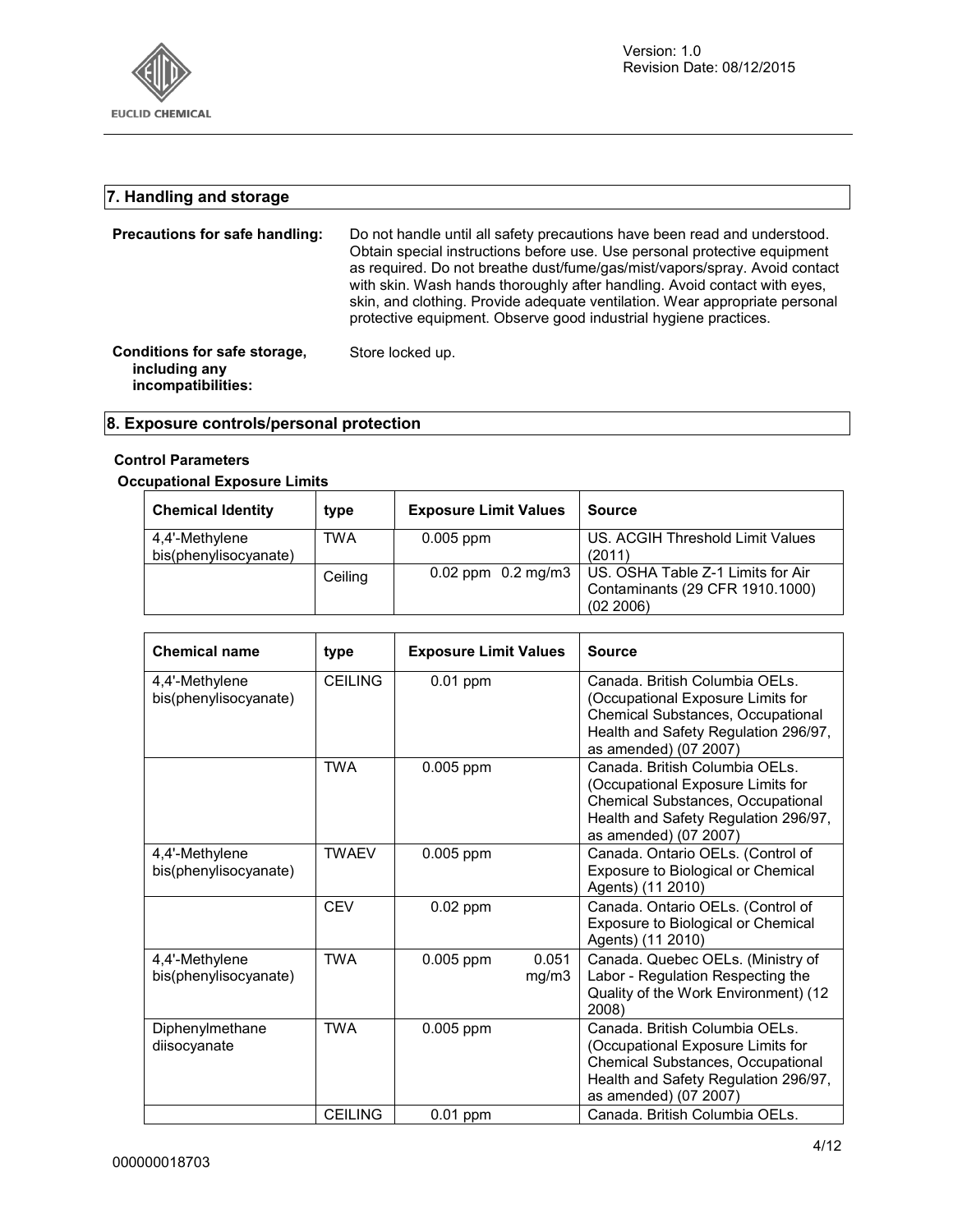

|                                                                                                                                                                                                                                                                                                                                                                                                                                                                                                             |                                                   | (Occupational Exposure Limits for<br><b>Chemical Substances, Occupational</b><br>Health and Safety Regulation 296/97,<br>as amended) (07 2007)                                                                                                                                                                                                                                                                                                                                            |  |
|-------------------------------------------------------------------------------------------------------------------------------------------------------------------------------------------------------------------------------------------------------------------------------------------------------------------------------------------------------------------------------------------------------------------------------------------------------------------------------------------------------------|---------------------------------------------------|-------------------------------------------------------------------------------------------------------------------------------------------------------------------------------------------------------------------------------------------------------------------------------------------------------------------------------------------------------------------------------------------------------------------------------------------------------------------------------------------|--|
|                                                                                                                                                                                                                                                                                                                                                                                                                                                                                                             | <b>Appropriate Engineering</b><br><b>Controls</b> | Observe good industrial hygiene practices. Observe occupational exposure<br>limits and minimize the risk of inhalation of vapors and mist. Mechanical<br>ventilation or local exhaust ventilation may be required.                                                                                                                                                                                                                                                                        |  |
|                                                                                                                                                                                                                                                                                                                                                                                                                                                                                                             |                                                   | Individual protection measures, such as personal protective equipment                                                                                                                                                                                                                                                                                                                                                                                                                     |  |
| <b>General information:</b><br>Provide easy access to water supply and eye wash facilities. Good general<br>ventilation (typically 10 air changes per hour) should be used. Ventilation<br>rates should be matched to conditions. If applicable, use process<br>enclosures, local exhaust ventilation, or other engineering controls to<br>maintain airborne levels below recommended exposure limits. If exposure<br>limits have not been established, maintain airborne levels to an acceptable<br>level. |                                                   |                                                                                                                                                                                                                                                                                                                                                                                                                                                                                           |  |
|                                                                                                                                                                                                                                                                                                                                                                                                                                                                                                             | <b>Eye/face protection:</b>                       | Wear safety glasses with side shields (or goggles).                                                                                                                                                                                                                                                                                                                                                                                                                                       |  |
|                                                                                                                                                                                                                                                                                                                                                                                                                                                                                                             | <b>Skin Protection</b><br><b>Hand Protection:</b> | Use suitable protective gloves if risk of skin contact.                                                                                                                                                                                                                                                                                                                                                                                                                                   |  |
|                                                                                                                                                                                                                                                                                                                                                                                                                                                                                                             | Other:                                            | Wear chemical-resistant gloves, footwear, and protective clothing<br>appropriate for the risk of exposure. Contact health and safety professional<br>or manufacturer for specific information.                                                                                                                                                                                                                                                                                            |  |
|                                                                                                                                                                                                                                                                                                                                                                                                                                                                                                             | <b>Respiratory Protection:</b>                    | If engineering controls do not maintain airborne concentrations below<br>recommended exposure limits (where applicable) or to an acceptable level<br>(in countries where exposure limits have not been established), an<br>approved respirator must be worn. Air-purifying respirator with an<br>appropriate, government approved (where applicable), air-purifying filter,<br>cartridge or canister. Contact health and safety professional or<br>manufacturer for specific information. |  |
|                                                                                                                                                                                                                                                                                                                                                                                                                                                                                                             | <b>Hygiene measures:</b>                          | Observe good industrial hygiene practices. Wash hands before breaks and<br>immediately after handling the product. Wash contaminated clothing before<br>reuse. Avoid contact with skin. Contaminated work clothing should not be<br>allowed out of the workplace.                                                                                                                                                                                                                         |  |

# **9. Physical and chemical properties**

| Appearance                               |                                      |
|------------------------------------------|--------------------------------------|
| <b>Physical state:</b>                   | liquid                               |
| Form:                                    | liquid                               |
| Color:                                   | Colorless                            |
| Odor:                                    | Mild                                 |
| Odor threshold:                          | No data available.                   |
| pH:                                      | No data available.                   |
| Melting point/freezing point:            | No data available.                   |
| Initial boiling point and boiling range: | No data available.                   |
| <b>Flash Point:</b>                      | 163 °C 325 °F (Setaflash Closed Cup) |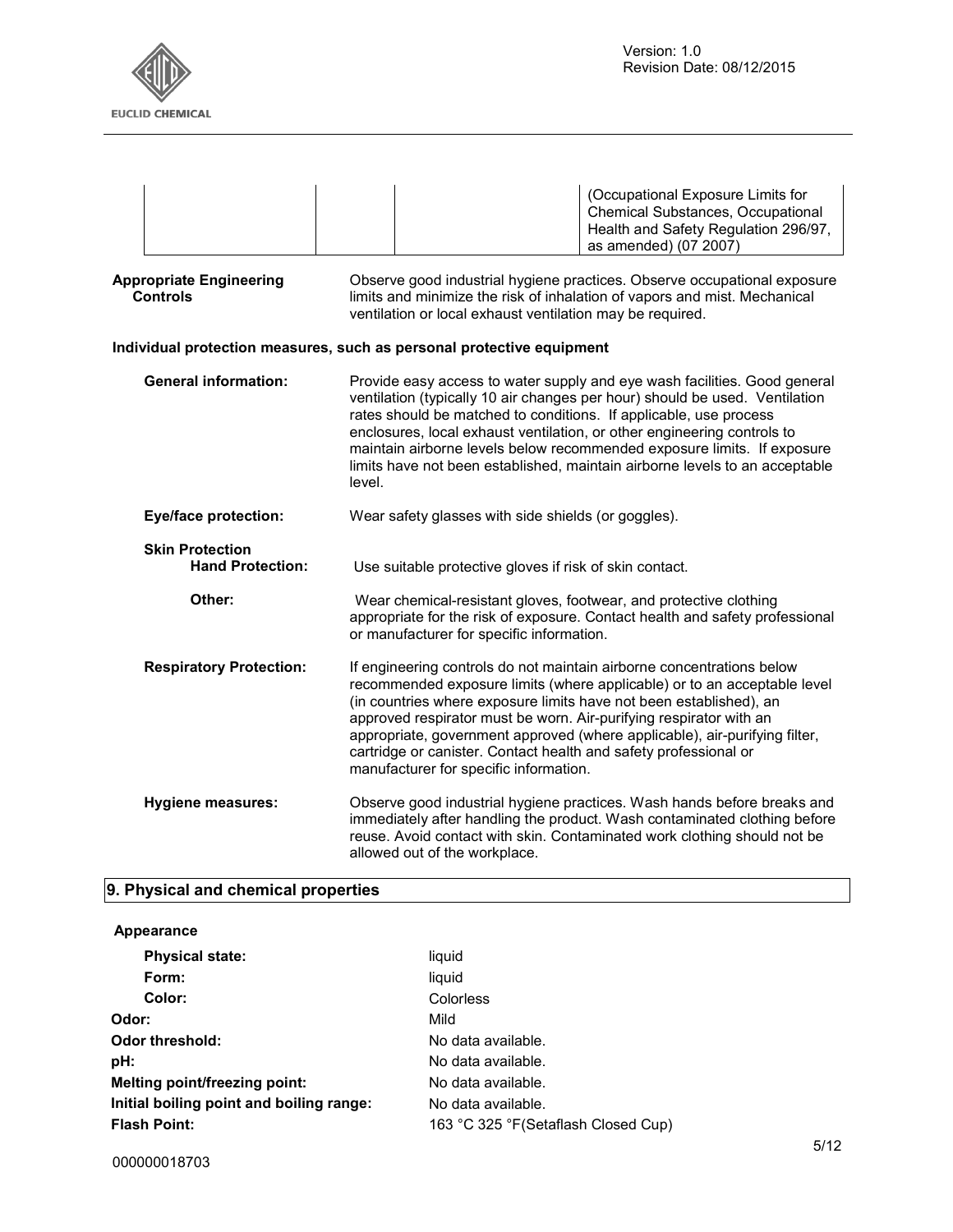Version: 1.0 Revision Date: 08/12/2015



| <b>Evaporation rate:</b>                              | Slower than Ether                                                                              |  |
|-------------------------------------------------------|------------------------------------------------------------------------------------------------|--|
| Flammability (solid, gas):                            | No.                                                                                            |  |
| Upper/lower limit on flammability or explosive limits |                                                                                                |  |
| Flammability limit - upper (%):                       | No data available.                                                                             |  |
| Flammability limit - lower (%):                       | No data available.                                                                             |  |
| Explosive limit - upper $(\%)$ :                      | No data available.                                                                             |  |
| Explosive limit - lower (%):                          | No data available.                                                                             |  |
| Vapor pressure:                                       | No data available.                                                                             |  |
| Vapor density:                                        | Vapors are heavier than air and may travel along the floor and<br>in the bottom of containers. |  |
| <b>Relative density:</b>                              | 1.05                                                                                           |  |
| Solubility(ies)                                       |                                                                                                |  |
| Solubility in water:                                  | Practically Insoluble                                                                          |  |
| Solubility (other):                                   | No data available.                                                                             |  |
| Partition coefficient (n-octanol/water):              | No data available.                                                                             |  |
| Auto-ignition temperature:                            | No data available.                                                                             |  |
| Decomposition temperature:                            | No data available.                                                                             |  |
| <b>Viscosity:</b>                                     | No data available.                                                                             |  |

# **10. Stability and reactivity**

| <b>Reactivity:</b>                                   | No data available.                                                                                 |
|------------------------------------------------------|----------------------------------------------------------------------------------------------------|
| <b>Chemical Stability:</b>                           | Material is stable under normal conditions.                                                        |
| <b>Possibility of Hazardous</b><br><b>Reactions:</b> | No data available.                                                                                 |
| <b>Conditions to Avoid:</b>                          | Avoid heat or contamination.                                                                       |
| Incompatible Materials:                              | Alcohols. Amines. Strong acids. Strong bases. Water, moisture.                                     |
| <b>Hazardous Decomposition</b><br><b>Products:</b>   | Thermal decomposition or combustion may liberate carbon oxides and<br>other toxic gases or vapors. |
| 11. Toxicological information                        |                                                                                                    |

# **Information on likely routes of exposure**

| Ingestion:           | May be ingested by accident. Ingestion may cause irritation and malaise.                         |
|----------------------|--------------------------------------------------------------------------------------------------|
| Inhalation:          | In high concentrations, vapors, fumes or mists may irritate nose, throat and<br>mucus membranes. |
| <b>Skin Contact:</b> | Causes skin irritation. May cause an allergic skin reaction.                                     |
| Eye contact:         | Eye contact is possible and should be avoided.                                                   |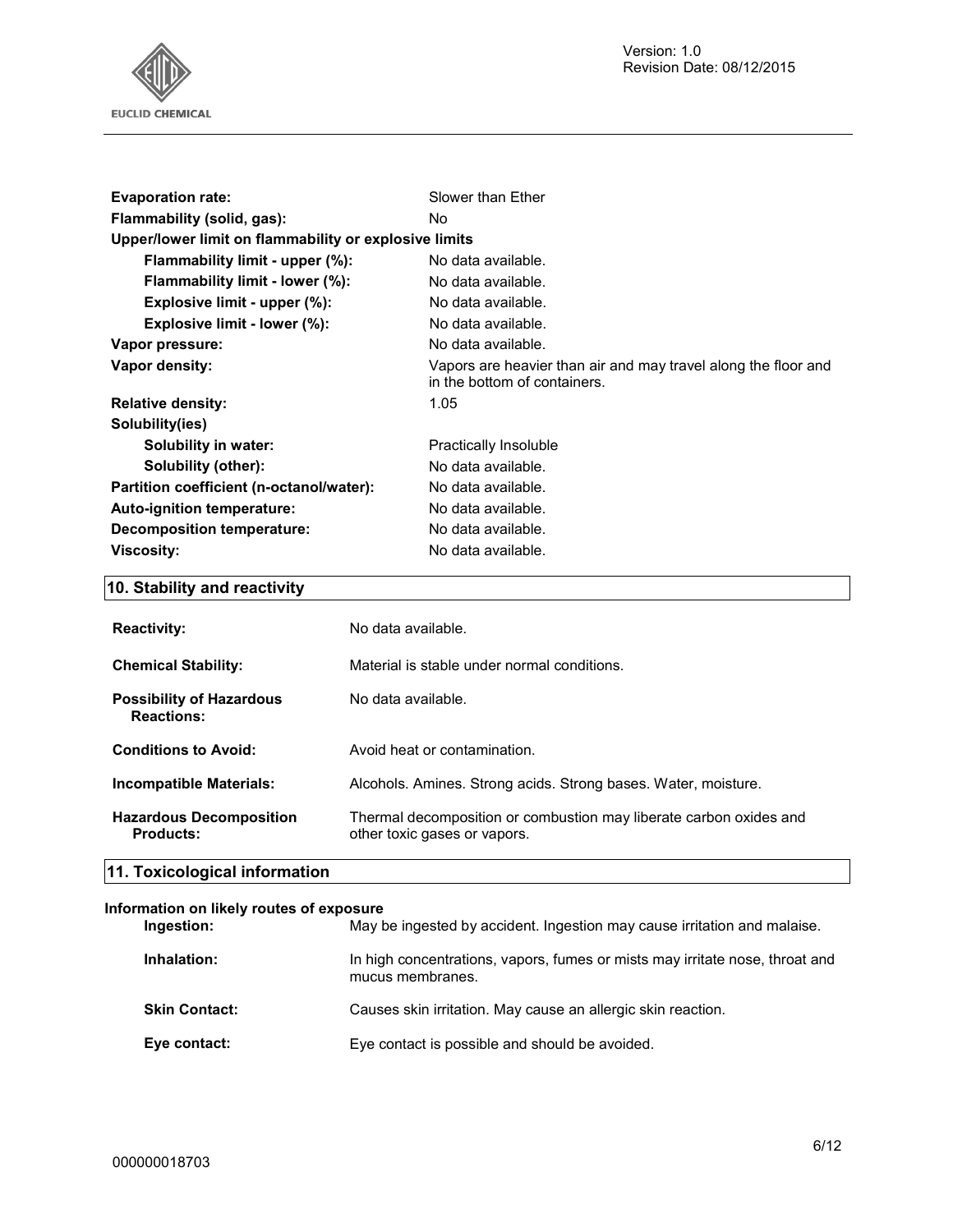

# **Information on toxicological effects**

## **Acute toxicity (list all possible routes of exposure)**

| Oral<br><b>Product:</b><br>ATEmix: 25,313.52 mg/kg                                                    |                                                                                                                      |  |
|-------------------------------------------------------------------------------------------------------|----------------------------------------------------------------------------------------------------------------------|--|
| <b>Dermal</b><br><b>Product:</b>                                                                      | No data available.                                                                                                   |  |
| <b>Inhalation</b><br>Product:<br>No data available.                                                   |                                                                                                                      |  |
| Specified substance(s):<br>4,4'-Methylene<br>bis(phenylisocyanate)                                    | LC 50 (Rat, 4 h): 0.49 mg/l                                                                                          |  |
| <b>Repeated dose toxicity</b><br>Product:                                                             | No data available.                                                                                                   |  |
| <b>Skin Corrosion/Irritation</b><br><b>Product:</b>                                                   | No data available.                                                                                                   |  |
| <b>Serious Eye Damage/Eye Irritation</b><br><b>Product:</b>                                           | No data available.                                                                                                   |  |
| Specified substance(s):<br>4,4'-Methylene<br>bis(phenylisocyanate)                                    | in vivo (Rabbit, 24 - 72 hrs): Not irritating                                                                        |  |
| <b>Respiratory or Skin Sensitization</b><br><b>Product:</b>                                           | May cause allergy or asthma symptoms or breathing difficulties if inhaled.<br>May cause sensitization by inhalation. |  |
| Carcinogenicity<br>Product:                                                                           | Suspected of causing cancer.                                                                                         |  |
| No carcinogenic components identified                                                                 | IARC Monographs on the Evaluation of Carcinogenic Risks to Humans:                                                   |  |
| US. National Toxicology Program (NTP) Report on Carcinogens:<br>No carcinogenic components identified |                                                                                                                      |  |
| US. OSHA Specifically Regulated Substances (29 CFR 1910.1001-1050):                                   |                                                                                                                      |  |

No carcinogenic components identified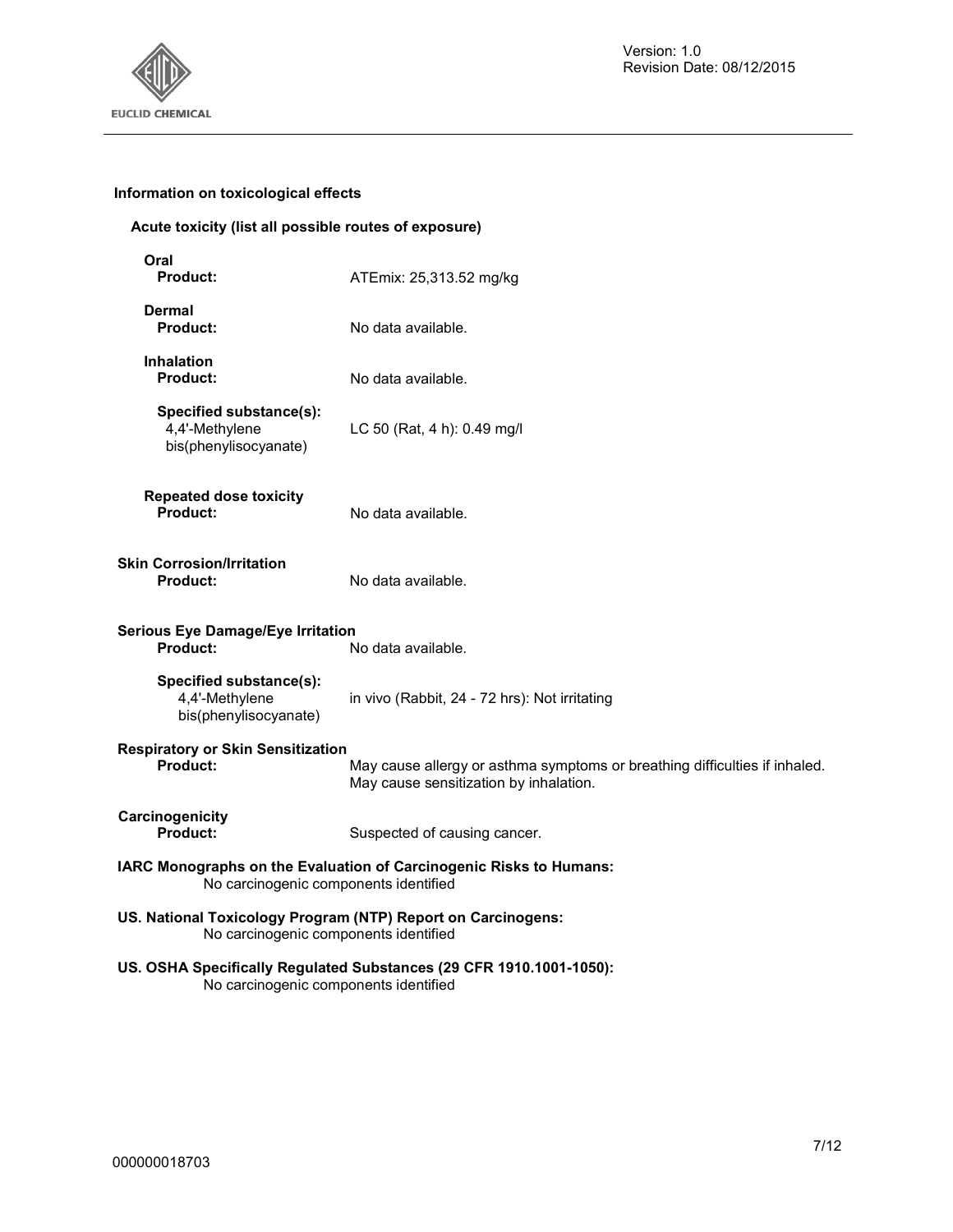

# **Germ Cell Mutagenicity**

| In vitro<br>Product:                                                                 | No data available. |  |
|--------------------------------------------------------------------------------------|--------------------|--|
| In vivo<br>Product:                                                                  | No data available. |  |
| <b>Reproductive toxicity</b><br>Product:                                             | No data available. |  |
| Specific Target Organ Toxicity - Single Exposure<br>Product:                         | No data available. |  |
| Specific Target Organ Toxicity - Repeated Exposure<br>Product:<br>No data available. |                    |  |
| Aspiration Hazard<br>Product:                                                        | No data available. |  |
| Other effects:                                                                       | No data available. |  |

# **12. Ecological information**

## **Ecotoxicity:**

| Acute hazards to the aquatic environment:     |                    |  |
|-----------------------------------------------|--------------------|--|
| Fish<br>Product:                              | No data available. |  |
| <b>Aquatic Invertebrates</b><br>Product:      | No data available. |  |
| Chronic hazards to the aquatic environment:   |                    |  |
| Fish<br><b>Product:</b>                       | No data available. |  |
| <b>Aquatic Invertebrates</b><br>Product:      | No data available. |  |
| <b>Toxicity to Aquatic Plants</b><br>Product: | No data available. |  |
|                                               |                    |  |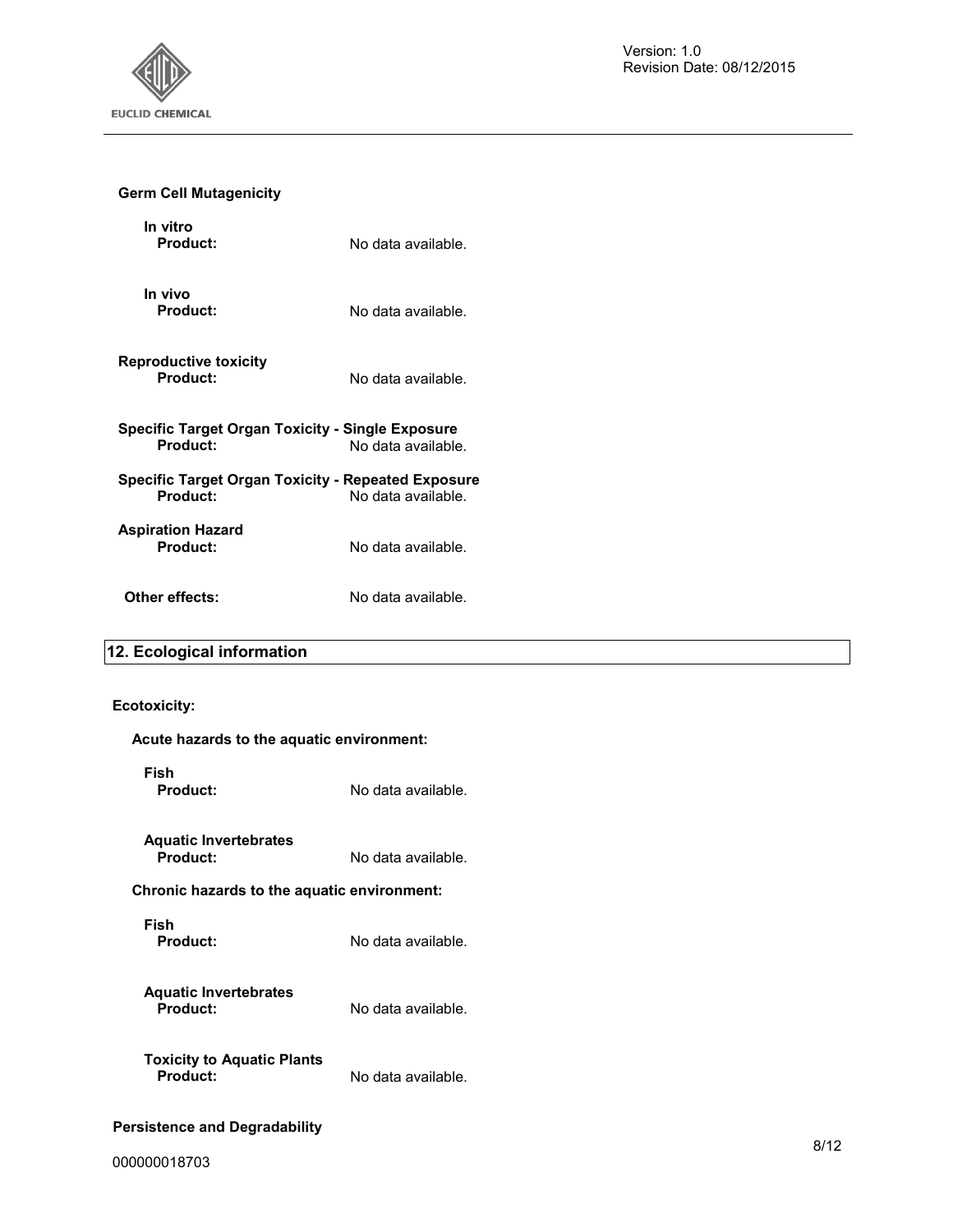

| <b>Biodegradation</b><br>Product:                                                           | No data available.                                                                                                                                                            |  |
|---------------------------------------------------------------------------------------------|-------------------------------------------------------------------------------------------------------------------------------------------------------------------------------|--|
| <b>BOD/COD Ratio</b><br>Product:                                                            | No data available.                                                                                                                                                            |  |
| <b>Bioaccumulative Potential</b><br><b>Bioconcentration Factor (BCF)</b><br><b>Product:</b> | No data available.                                                                                                                                                            |  |
| Partition Coefficient n-octanol / water (log Kow)<br>Product:                               | No data available.                                                                                                                                                            |  |
| <b>Mobility in Soil:</b>                                                                    | No data available.                                                                                                                                                            |  |
| <b>Other Adverse Effects:</b>                                                               | No data available.                                                                                                                                                            |  |
| 13. Disposal considerations                                                                 |                                                                                                                                                                               |  |
| <b>Disposal instructions:</b>                                                               | Dispose of waste at an appropriate treatment and disposal facility in<br>accordance with applicable laws and regulations, and product<br>characteristics at time of disposal. |  |
| <b>Contaminated Packaging:</b>                                                              | No data available.                                                                                                                                                            |  |
| 14. Transport information                                                                   |                                                                                                                                                                               |  |
| TDG:                                                                                        |                                                                                                                                                                               |  |
| Not Regulated                                                                               |                                                                                                                                                                               |  |
| CFR / DOT:                                                                                  |                                                                                                                                                                               |  |
| Not Regulated                                                                               |                                                                                                                                                                               |  |

## **IMDG:**

Not Regulated

# **15. Regulatory information**

## **US Federal Regulations**

#### **TSCA Section 12(b) Export Notification (40 CFR 707, Subpt. D)**  None present or none present in regulated quantities.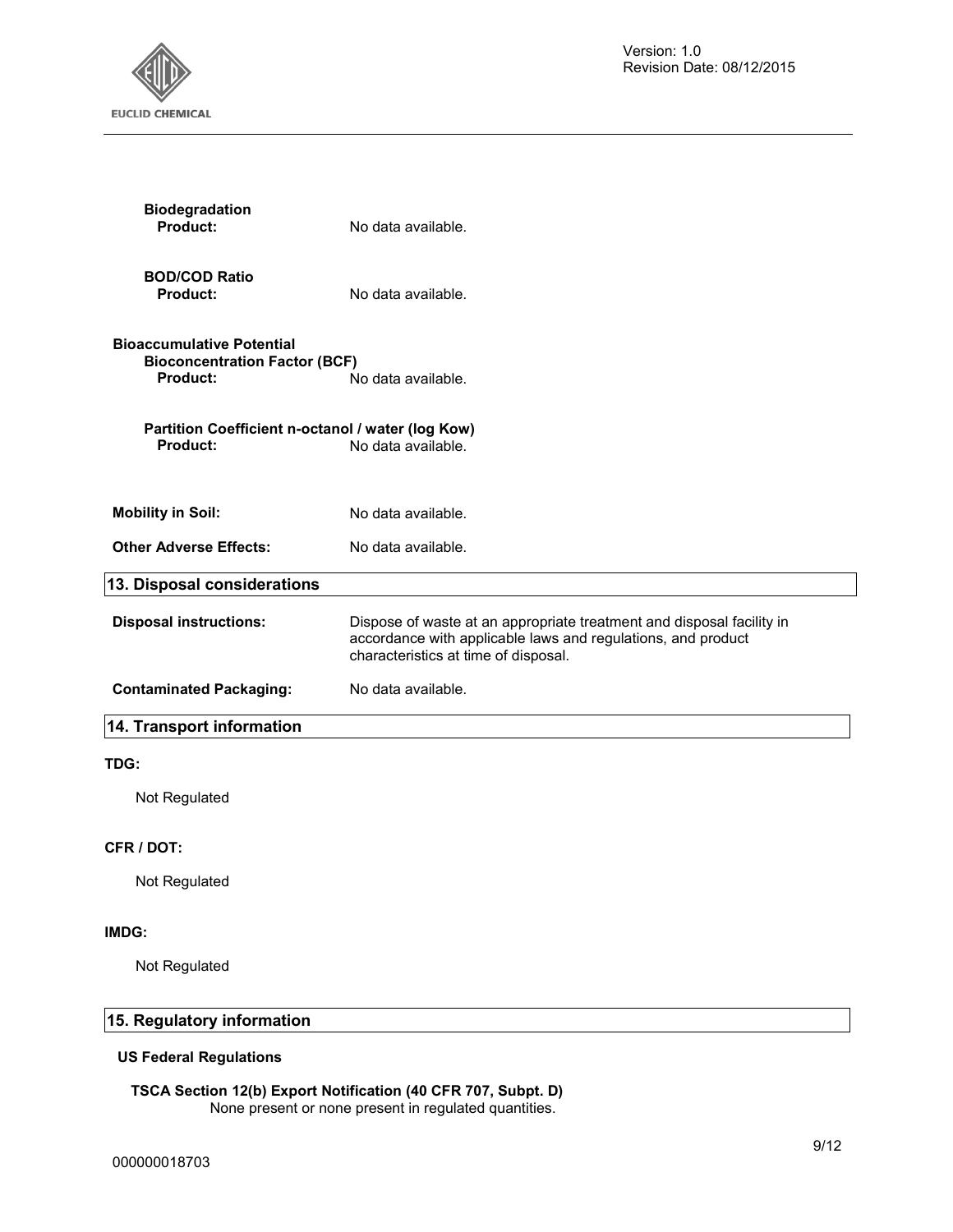

## **US. OSHA Specifically Regulated Substances (29 CFR 1910.1001-1050)**

None present or none present in regulated quantities.

## **CERCLA Hazardous Substance List (40 CFR 302.4):**

| <b>Chemical Identity</b> | Reportable quantity |
|--------------------------|---------------------|
| 4,4'-Methylene           | 5000 lbs.           |
| bis(phenylisocyanate)    |                     |

#### **Superfund Amendments and Reauthorization Act of 1986 (SARA)**

#### **Hazard categories**

Immediate (Acute) Health Hazards Delayed (Chronic) Health Hazard

#### **SARA 302 Extremely Hazardous Substance**

None present or none present in regulated quantities.

#### **SARA 304 Emergency Release Notification**

| <b>Chemical Identity</b> | Reportable quantity |  |
|--------------------------|---------------------|--|
| 4,4'-Methylene           | 5000 lbs.           |  |
| bis(phenylisocyanate)    |                     |  |

#### **SARA 311/312 Hazardous Chemical**

| <b>Chemical Identity</b> | <b>Threshold Planning Quantity</b> |
|--------------------------|------------------------------------|
| 4.4'-Methylene           | 500 lbs                            |
| bis(phenylisocyanate)    |                                    |
| Diphenylmethane          | 500 lbs                            |
| diisocyanate             |                                    |

## **SARA 313 (TRI Reporting)**

**Chemical Identity** 4,4'-Methylene

bis(phenylisocyanate)

#### **Clean Water Act Section 311 Hazardous Substances (40 CFR 117.3)**

None present or none present in regulated quantities.

# **Clean Air Act (CAA) Section 112(r) Accidental Release Prevention (40 CFR 68.130):**

None present or none present in regulated quantities.

## **US State Regulations**

#### **US. California Proposition 65**

No ingredient regulated by CA Prop 65 present.

## **US. New Jersey Worker and Community Right-to-Know Act**

### **Chemical Identity**

4,4'-Methylene bis(phenylisocyanate) Diphenylmethane diisocyanate

#### **US. Massachusetts RTK - Substance List**

#### **Chemical Identity**

4,4'-Methylene bis(phenylisocyanate)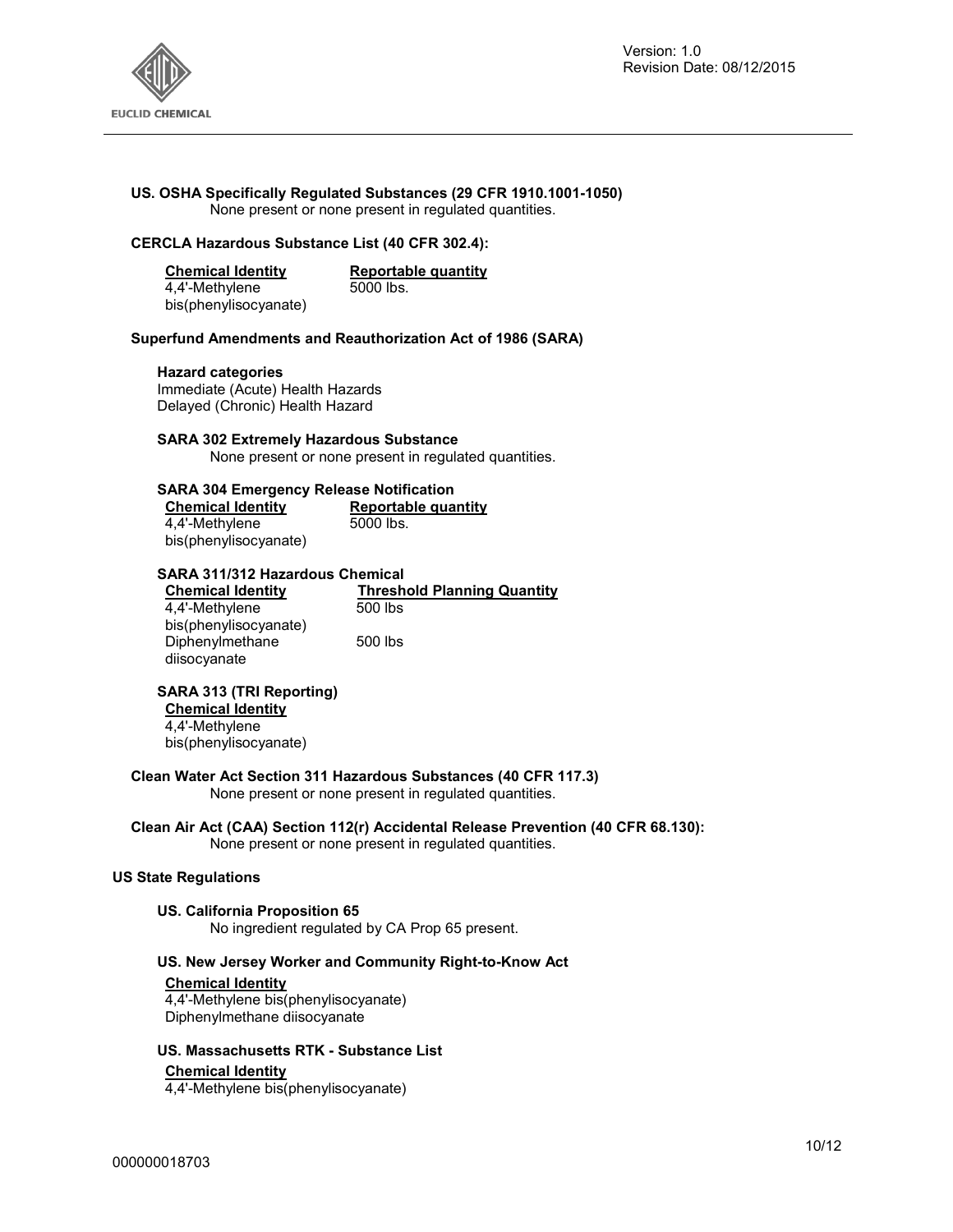

All components in this product are listed on or

exempt from the Inventory.

## **US. Pennsylvania RTK - Hazardous Substances**

## **Chemical Identity**

4,4'-Methylene bis(phenylisocyanate)

## **US. Rhode Island RTK**

#### **Chemical Identity**

4,4'-Methylene bis(phenylisocyanate)

## **Other Regulations:**

**When appropriately mixed with the other part, product has a VOC less water and exempt solvent of:**  0 g/l

# **Inventory Status:**

| Canada DSL Inventory List:               | All components in this product are listed on or<br>exempt from the Inventory.             |
|------------------------------------------|-------------------------------------------------------------------------------------------|
| EINECS, ELINCS or NLP:                   | One or more components in this product are<br>not listed on or exempt from the Inventory. |
| Japan (ENCS) List:                       | One or more components in this product are<br>not listed on or exempt from the Inventory. |
| China Inv. Existing Chemical Substances: | All components in this product are listed on or<br>exempt from the Inventory.             |
| Korea Existing Chemicals Inv. (KECI):    | All components in this product are listed on or<br>exempt from the Inventory.             |
| Canada NDSL Inventory:                   | One or more components in this product are<br>not listed on or exempt from the Inventory. |
| Philippines PICCS:                       | All components in this product are listed on or<br>exempt from the Inventory.             |
| US TSCA Inventory:                       | All components in this product are listed on or<br>exempt from the Inventory.             |
| New Zealand Inventory of Chemicals:      | All components in this product are listed on or<br>exempt from the Inventory.             |
| Japan ISHL Listing:                      | One or more components in this product are<br>not listed on or exempt from the Inventory. |
| Japan Pharmacopoeia Listing:             | One or more components in this product are                                                |

000000018703